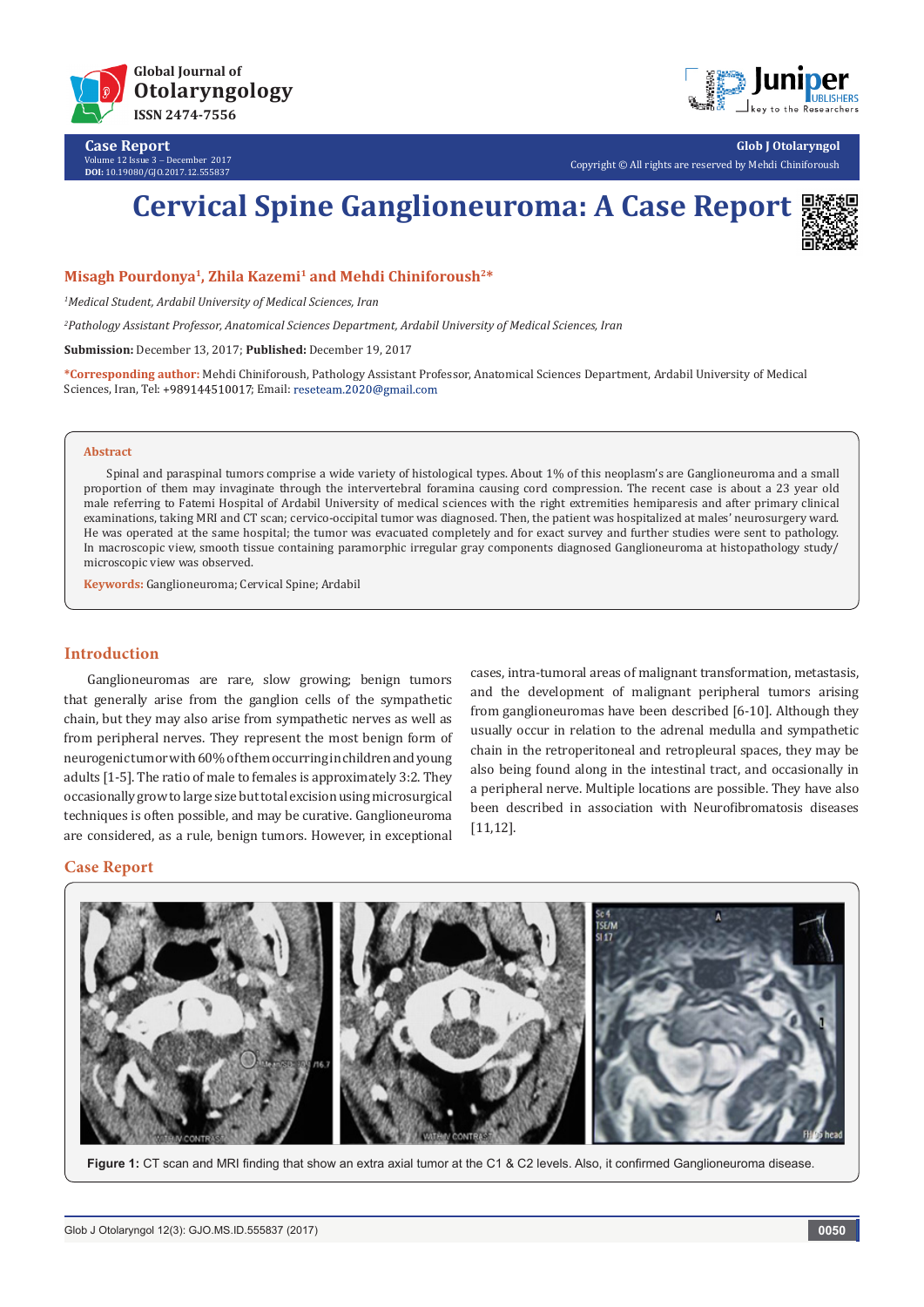A 23 year old man who hospitalized at males' neurosurgery ward with right extremities hemiparesis which had been started for one year. After clinical and neurological examinations, the first diagnosis, Cervico-occipital tumor was proposed. Then for the final diagnosis MRI & CT scan were recommended (Figure 1). Having diagnosed a vast extra axial tumor at the C1 & C2 levels at MRI, Neurinoma was considered. His laboratory tests revealed the patient had leukocytosis (20.2 per microliter) with an erythrocyte count of 4.08 per microliter and hematocrit of 36.3%. Other factors were about normal. Later that day the patient underwent a laminectomy operation on his C1 & C2 levels and the tumor of that region which concurrently was intra and extradural completely was evacuated. After operation, he had a suitable general condition, sensory and motor function tests of extremities and his right side hemi paresis were considerable improved. Observing smooth tissue containing paramorphic irregular gray components in macroscopic view, Ganglioneuroma at histopathology study and microscopic view was diagnosed (Figure 2).



**Figure 2:** Histopatological result of Ganglioneuroma diseases that confirmed CT scan and MRI finding.

### **Discussion**

Ganglioneuroma reside within a class of neuronal tumor in which the neoplastic cells express a mature neuronal phenotype. This type of tumor consists of well-differentiated large pyramidalshaped ganglion cells embedded within a scanty stromal of spindle cells [13]. Ganglioneuroma are usually white, firm and encapsulated, slow-growing tumors. Microscopic examination reveals large ganglion cells and areas of smaller lymphocyte-like cells within a matrix of fibrous and Schwann cells. Multinucleate cells with a well-defined nucleolus in each nucleus are commonly found [4]. As diagnosis of ganglioneuroma is based on the absence of necrosis or immature ganglion cells [2], the entire tumor must be examined to rule out areas of malignant transformation. Although ganglioneuroma can produce symptoms related to the large volume they may attain, most of them are asymptomatic and can be diagnosed incidentally by palpation in cases of superficial location [2,14], or on radiographic studies [11]. In some series, 0.8 to 3.5% of ganglioneuromas were dumbbell tumors [1,4]. It is also well known that ganglioneuroma at or near the cervical spine is extremely uncommon [15,16]. Regarding treatment, complete excision is the best option [2]. When there is spinal cord compression surgical decompression must be undertaken as soon as possible [4,15]. If a complete resection can be achieved, there is no evidence supporting the use of any adjuvant postoperative therapy in the management of ganglioneuroma [2-5,16].

### **Conclusion**

Ganglioneuroma occurring within the spinal column are exceedingly rare and may grow to a large size. Despite this size and the common involvement of both intra and extra-spinal compartments, favorable outcome, with good functional recovery is often possible after complete excision using microsurgical techniques..

## **References**

- 1. [Shepard RH, Sutton D \(1958\) Dumbbell Ganglioneoromata of the spine](http://onlinelibrary.wiley.com/doi/10.1002/bjs.18004519202/abstract)  [with a report of four cases. Br J Surg 45\(192\): 305-317.](http://onlinelibrary.wiley.com/doi/10.1002/bjs.18004519202/abstract)
- 2. [Barthelemy I, Belveze P, Emering C, Reynaud P, Beaujard H, et al. \(1998\)](https://www.ncbi.nlm.nih.gov/pubmed/10088194)  [Cervical Ganglioneuroma. Review, apropos of a case. Rev Stomal Chir](https://www.ncbi.nlm.nih.gov/pubmed/10088194)  [Maxillofac 99\(4\): 210-213.](https://www.ncbi.nlm.nih.gov/pubmed/10088194)
- 3. [Fagan CJ, Swischuk LE \(1974\) Dumbbell Neuroblastoma or](http://www.ajronline.org/doi/abs/10.2214/ajr.120.2.453)  [Ganglioneuroma of the Spinal Canal. AJR 120\(2\): 453-460.](http://www.ajronline.org/doi/abs/10.2214/ajr.120.2.453)
- 4. [Miura Y, Okumichi T, Yoshioka K, Okumichi K, Kajihara H \(1993\)](https://www.ncbi.nlm.nih.gov/pubmed/8130308)  [Successful excision of a "dumb-bell" shaped ganglioneuroma of the](https://www.ncbi.nlm.nih.gov/pubmed/8130308)  [posterior mediastinum with a large intraspinal component. Eur J Surg](https://www.ncbi.nlm.nih.gov/pubmed/8130308)  [159\(11-12\): 635-638.](https://www.ncbi.nlm.nih.gov/pubmed/8130308)
- 5. [Mutluer S, Ersahin Y, Binatli O, Demirtas E \(1993\) Dumbbell](https://link.springer.com/article/10.1007/BF00272274)  [ganglioneuroma in childhood. Chil Nerv Syst 9\(3\): 182-184.](https://link.springer.com/article/10.1007/BF00272274)
- 6. [Chandrasoma P, Shibata D, Radin R, Brown LP, Koss M \(1986\) Malignant](https://www.ncbi.nlm.nih.gov/pubmed/3955508)  [peripheral nerve sheath tumor arising in an adrenal ganglioneuroma](https://www.ncbi.nlm.nih.gov/pubmed/3955508)  [in an adult male homosexual. Cancer 57\(10\): 2022-2025.](https://www.ncbi.nlm.nih.gov/pubmed/3955508)
- 7. [Drago G, Pasquier D, Pinel N, Rouault Plantaz V, Dyon JF, et al. \(1997\)](https://www.ncbi.nlm.nih.gov/pubmed/9024521)  [Malignant Peripheral Nerve Sheath Tumor Arising in a "de novo"](https://www.ncbi.nlm.nih.gov/pubmed/9024521)